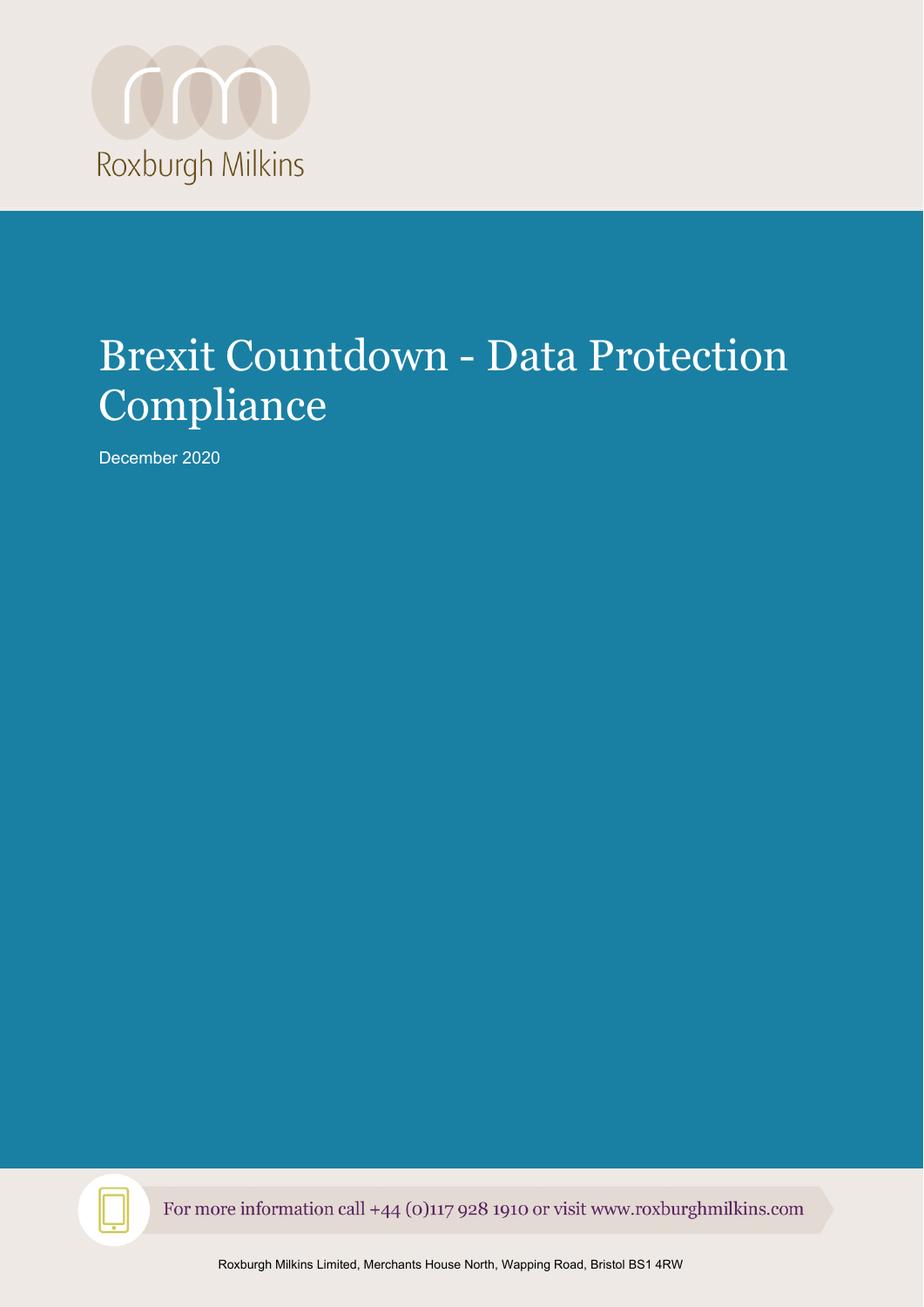

# Introduction

We are fast approaching the end of 2020 and, with it, the end of the Brexit transitional period. The Government has consistently maintained that - deal or no deal - the UK will no longer be a member of the European Union (**EU**) on 1st January 2021.

Whilst the UK and EU continue to work hard towards reaching agreement on a post-Brexit deal, businesses are being urged to prepare for a no-deal scenario. The UK Gov website has a dedicated section dealing with the impact of Brexit on trading rules - [https://www.gov.uk/transition.](https://www.gov.uk/transition)

In this guidance note, we look at the effect Brexit will have on data protection compliance, particularly for those businesses which send and receive personal data cross-border, to and from the European Economic Area (**EEA**), if there is no deal regarding data protection.

#### UK laws to remain the same

The Government has confirmed that the UK will remain fully aligned with the EU's data protection law the General Data Protection Regulation (GDPR) - following Brexit, and the EU (Withdrawal) Act 2018 brings the GDPR into UK law after exiting the European Union.

This means that the laws and requirements relating to the collection, storage, use and processing of personal data will remain the same for data controllers and data processors within the UK.

The UK will also recognise the countries in the EEA, and Gibraltar, as having an 'adequate' level of protection, meaning UK businesses can continue to transfer data to those countries after Brexit, without the need for additional measures.

## Operating/selling in the EEA - data protection implications

If you operate in the EEA, and have offices/branches in any part of the EEA, the GDPR is likely to continue to apply directly to those operations. If you transfer personal data from those offices/branches outside of the EEA (including to a branch/group company in the UK), you will need to comply with the GDPR rules relating to international transfers (see below for further information).

If you don't have any business operations in the EEA **but** you target any of your goods and/or services to EEA residents, or monitor the behaviour of EEA residents, the GDPR may still apply to you directly. In this case, you will be required to appoint a representative in the EEA (in a member state where some of the individuals whose personal data you process are located).

This representative must be authorised, in writing, to act on your behalf regarding your EU GDPR compliance, and to deal with any supervisory authorities or data subjects for you. This could be an individual with the requisite expertise but, more commonly, a professional services firm would be used.

The rules around the territorial scope of the GDPR - and whether it applies directly to your business can be complex and depend on the nature of the business operations. If you'd like more information on this topic, please contact us.

## International transfers - warning for importers of personal data from the EEA

As it stands - and without a deal - the UK will not be deemed an 'adequate' country for the transfer of personal data from the EEA. This means that businesses in the UK cannot be assured of the seamless flow of personal data from the EEA countries. Businesses that rely on data transfers from the EEA to the UK will need to put alternative mechanisms in place to continue such data transfers.

For more information call  $+44$  (0)117 928 1910 or visit www.roxburghmilkins.com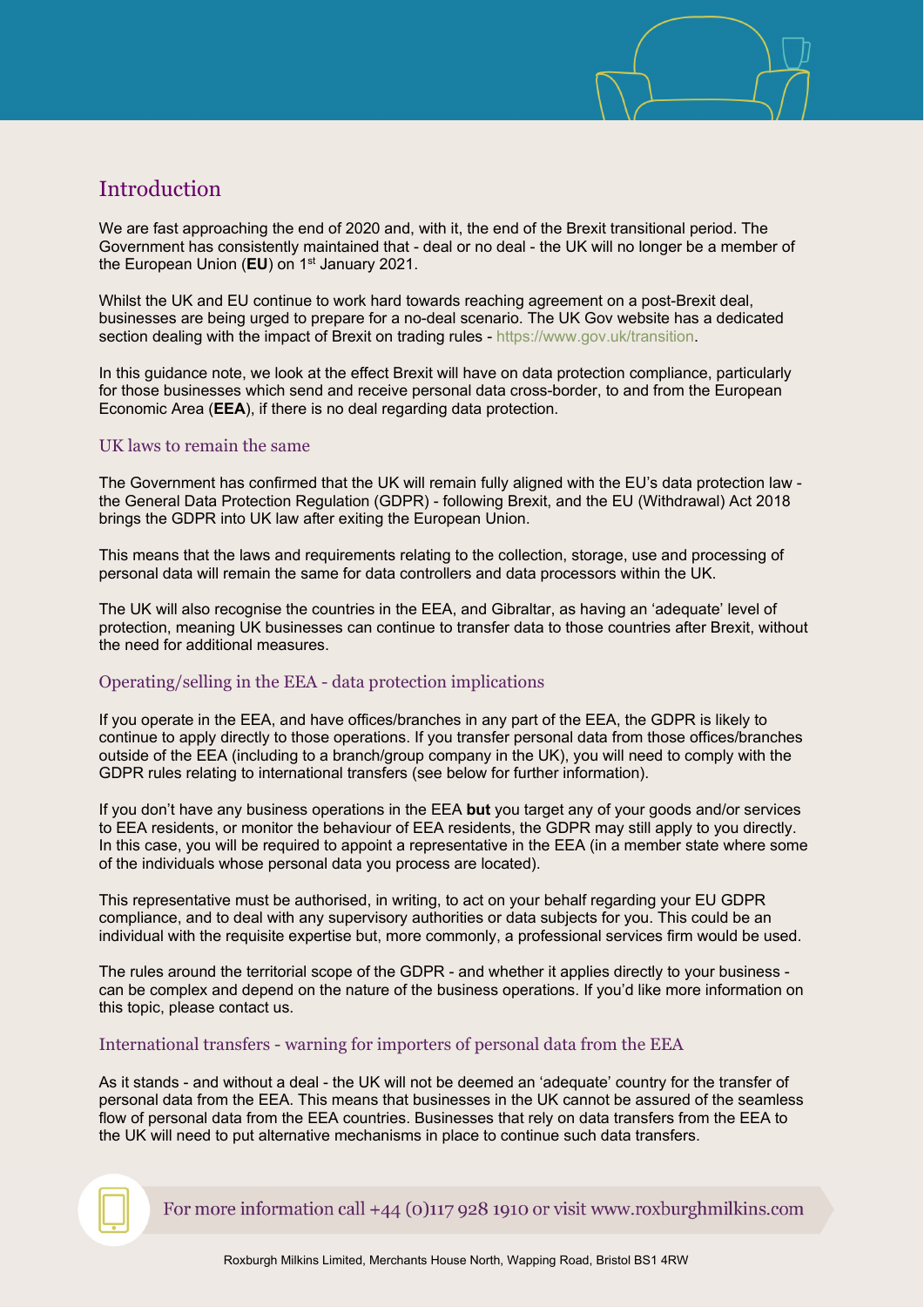If your business receives personal data from controllers in the EEA, or data which pertains to EU citizens, you should be prepared to agree alternative data transfer mechanisms with those transferring the data to you. The most typical method used is the inclusion of standard contractual clauses, based on the EU model contract clauses, which will require you and the transferor of the data to enter into a contract variation or new agreement.

Unusually, even using a data processor in the EU as a UK business will mean that your processor will be subject to the GDPR transfer requirements and must have an appropriate mechanism in place in order to transfer personal data back to the UK. There are currently no standard contractual clauses in force for this scenario, though the EU is consulting on a new set of standard contractual clauses which includes processor to controller transfers. It is expected that these will be finalised in the New Year.

## Practical steps to take

Here are a few key practical steps you can take to assess your data protection compliance and make any necessary changes:

#### **1. Audit your data processing**

The best starting point is to assess which personal data you process, where it originates from, and where it goes. In particular, consider:

- 1) Are you processing the personal data of EEA data subjects as a data controller?
- 2) Are you processing the personal data of EEA data subjects as a data processor for a third party?
- 3) If yes in either case, are you doing that exclusively via local EEA branches/offices or does the data leave the EEA for processing?
- 4) Do you transfer the personal data to any other controllers or processors? If so, where are they based?

Your findings will help you to determine the amount of work required to address and comply with the new cross-border transfer rules.

## **2. Consult ICO guidance**

The Information Commissioner's Office, as the UK's supervisory authority for data protection, is regularly issuing guidance for businesses on the effect of Brexit.

You can find the ICO's resources online at [https://ico.org.uk/for-organisations/data-protection-at-the](https://ico.org.uk/for-organisations/data-protection-at-the-end-of-the-transition-period/)[end-of-the-transition-period/,](https://ico.org.uk/for-organisations/data-protection-at-the-end-of-the-transition-period/) including guidance for both SMEs and larger organisations.

In particular, the ICO website has a useful interactive tool to help businesses decide what they need to do in order to keep EEA data flowing post-Brexit - [https://ico.org.uk/for-organisations/data-protection-at](https://ico.org.uk/for-organisations/data-protection-at-the-end-of-the-transition-period/keep-data-flowing-from-the-eea-to-the-uk-interactive-tool/)[the-end-of-the-transition-period/keep-data-flowing-from-the-eea-to-the-uk-interactive-tool/.](https://ico.org.uk/for-organisations/data-protection-at-the-end-of-the-transition-period/keep-data-flowing-from-the-eea-to-the-uk-interactive-tool/)

## **3. Cross-border compliance**

If you do have local EEA branches/offices, they should already be aligned with the GDPR requirements, but will now need to justify any transfer of personal data to the UK-arm of the business.

For more information call  $+44$  (0)117 928 1910 or visit www.roxburghmilkins.com